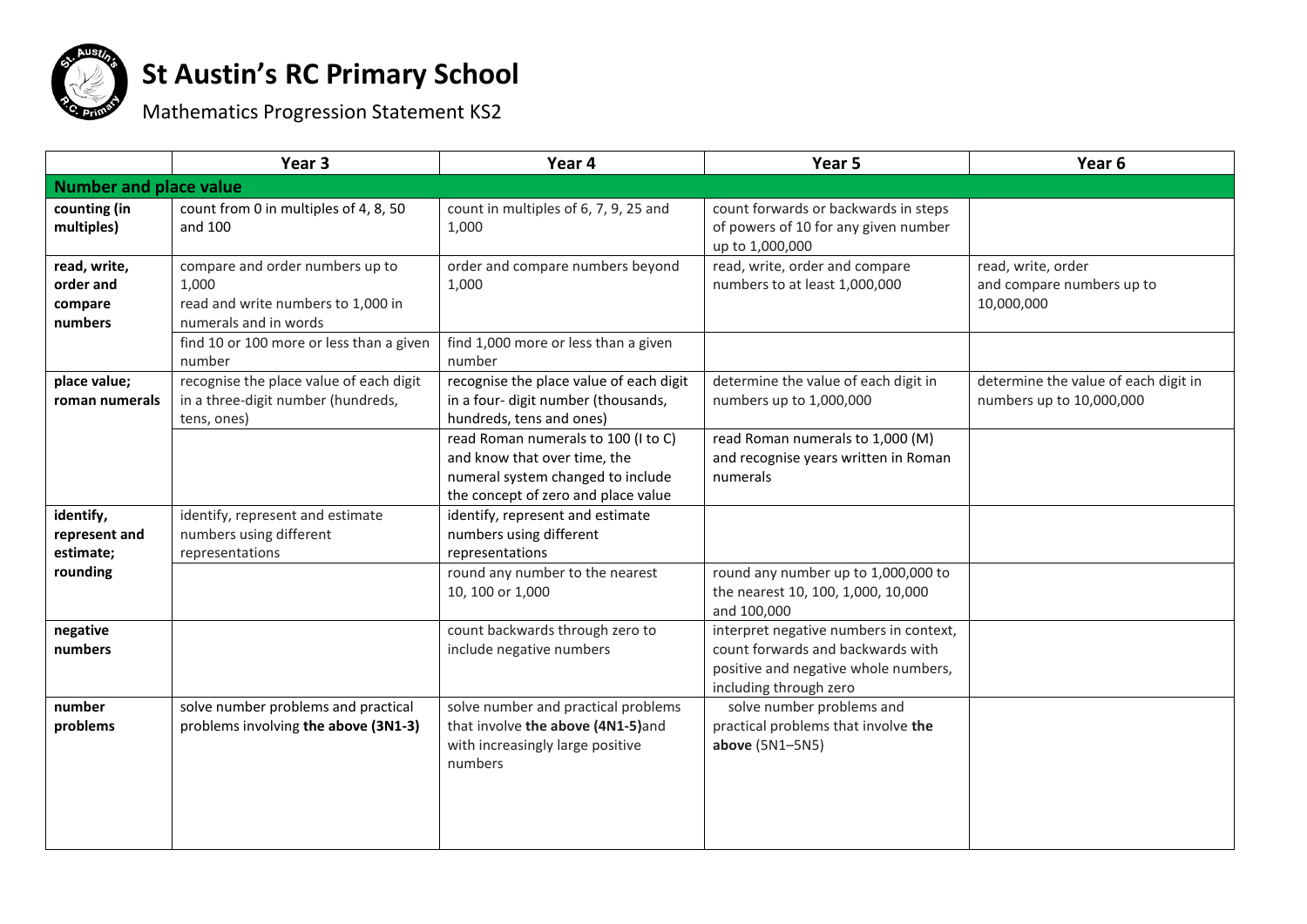| Addition, subtraction, multiplication and division (calculations) |                                      |                                        |                                                              |                                       |
|-------------------------------------------------------------------|--------------------------------------|----------------------------------------|--------------------------------------------------------------|---------------------------------------|
| add / subtract                                                    | add and subtract numbers mentally,   |                                        | add and subtract numbers mentally                            |                                       |
| mentally                                                          | including:                           |                                        | with increasingly large numbers                              |                                       |
|                                                                   | .a three-digit number and ones       |                                        |                                                              |                                       |
|                                                                   | . a three-digit number and tens      |                                        |                                                              |                                       |
|                                                                   | . a three-digit number and hundreds  |                                        |                                                              |                                       |
| add / subtract                                                    | add and subtract numbers with up to  | add and subtract numbers with up       | add and subtract whole numbers with                          |                                       |
| using written                                                     | three digits, using formal written   | to 4 digits using the formal written   | more than 4 digits, including using                          |                                       |
| methods                                                           | methods of columnar addition and     | methods of columnar addition and       | formal written methods (columnar                             |                                       |
|                                                                   | subtraction                          | subtraction where appropriate          | addition and subtraction)                                    |                                       |
| estimate, use                                                     | estimate the answer to a calculation | estimate and use inverse operations to | use rounding to check answers to                             | use estimation to check answers to    |
| inverses and                                                      | and use inverse operations to check  | check answers to a calculation         | calculations and determine, in the                           | calculations and determine, in the    |
| check                                                             | answers                              |                                        | context of a problem, levels of                              | context of a problem, an appropriate  |
|                                                                   |                                      |                                        | accuracy                                                     | degree of accuracy                    |
| add / subtract to                                                 | solve problems, including missing    | solve addition and subtraction two-    | solve addition and subtraction multi-                        | solve addition and subtraction multi- |
| solve problems                                                    | number problems, using number facts, | step problems in contexts, deciding    | step problems in contexts, deciding                          | step problems in contexts, deciding   |
|                                                                   | place value, and more complex        | which operations and methods to use    | which operations and methods to use                          | which operations and methods to use   |
|                                                                   | addition and subtraction             | and why                                | and why                                                      | and why                               |
| properties of                                                     |                                      |                                        | identify multiples and factors,                              | identify common factors, common       |
| number                                                            |                                      |                                        | including finding all factor pairs of a                      | multiples and prime numbers           |
| (multiples,                                                       |                                      |                                        | number and common factors of two                             |                                       |
| factors, primes,                                                  |                                      |                                        | numbers                                                      |                                       |
| squares and                                                       |                                      |                                        |                                                              |                                       |
| cubes)                                                            |                                      |                                        | know and use the vocabulary of prime                         |                                       |
|                                                                   |                                      |                                        | numbers, prime factors and composite                         |                                       |
|                                                                   |                                      |                                        | (non- prime) numbers<br>establish whether a number up to 100 |                                       |
|                                                                   |                                      |                                        | is prime and recall prime numbers up                         |                                       |
|                                                                   |                                      |                                        | to 19                                                        |                                       |
|                                                                   |                                      |                                        | recognise and use                                            |                                       |
|                                                                   |                                      |                                        | square numbers and cube numbers,                             |                                       |
|                                                                   |                                      |                                        | and the notation for squared (2) and                         |                                       |
|                                                                   |                                      |                                        | cubed (3)                                                    |                                       |
| multiply / divide                                                 | recall and use multiplication and    | recall multiplication                  | multiply and divide                                          | perform mental calculations,          |
| mentally                                                          | division facts for the 3, 4 and 8    | and division facts for multiplication  | numbers mentally drawing upon                                | including with mixed operations and   |
|                                                                   | multiplication tables                | tables up to $12 \times 12$            | known facts                                                  | large numbers                         |
|                                                                   |                                      |                                        |                                                              |                                       |
|                                                                   |                                      | use place value, known and derived     | multiply and divide                                          |                                       |
|                                                                   |                                      | facts to multiply and divide mentally, | whole numbers and those involving                            |                                       |
|                                                                   |                                      | including: multiplying by 0 and 1;     | decimals by 10, 100 and 1,000                                |                                       |
|                                                                   |                                      | dividing by 1; multiplying together    |                                                              |                                       |
|                                                                   |                                      | three numbers                          |                                                              |                                       |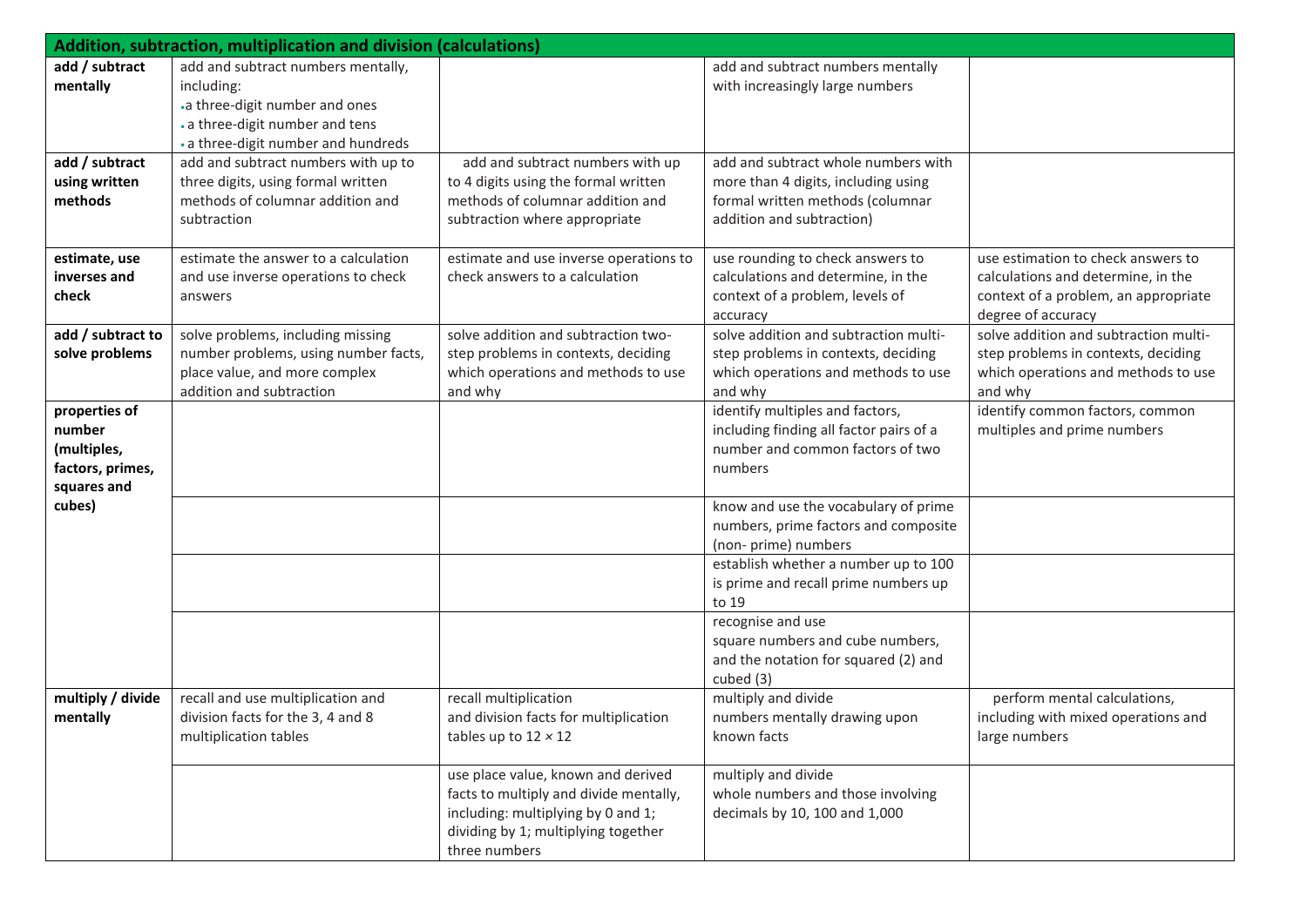|                                                                                                |                                                                                                                                                                                                                                                                  | recognise and use factor pairs and<br>commutativity in mental calculations                                                                                                                                                                                   |                                                                                                                                                                            |                                                                                                                                                                                                                                                  |
|------------------------------------------------------------------------------------------------|------------------------------------------------------------------------------------------------------------------------------------------------------------------------------------------------------------------------------------------------------------------|--------------------------------------------------------------------------------------------------------------------------------------------------------------------------------------------------------------------------------------------------------------|----------------------------------------------------------------------------------------------------------------------------------------------------------------------------|--------------------------------------------------------------------------------------------------------------------------------------------------------------------------------------------------------------------------------------------------|
| multiply / divide<br>using written<br>methods                                                  | write and calculate mathematical<br>statements for multiplication and<br>division using the multiplication tables<br>that pupils know, including for two-<br>digit numbers times one-digit numbers,<br>using mental and progressing to formal<br>written methods | multiply two-digit and three-digit<br>numbers by a one-digit number using<br>formal written layout                                                                                                                                                           | multiply numbers up to 4 digits by a<br>one- or two-digit number using a<br>formal written<br>method, including long multiplication<br>for two-digit numbers               | multiply multi-digit<br>numbers up to 4 digits by a two-digit<br>whole number using the formal<br>written method of long multiplication                                                                                                          |
|                                                                                                |                                                                                                                                                                                                                                                                  | divide numbers up to 4 digits by a one-<br>digit number using the formal written<br>method of short division and interpret<br>remainders appropriately for the<br>context                                                                                    |                                                                                                                                                                            | divide numbers<br>up to 4 digits by a two- digit whole<br>number using the formal written<br>method of long division, and interpret<br>remainders as whole number<br>remainders, fractions,<br>or by rounding, as appropriate for the<br>context |
|                                                                                                |                                                                                                                                                                                                                                                                  |                                                                                                                                                                                                                                                              |                                                                                                                                                                            | divide numbers<br>up to 4 digits by a two- digit number<br>using the formal written method of<br>short division where appropriate,<br>interpreting remainders according to<br>the context                                                        |
| solve problems<br>(commutative,<br>associative,<br>distributive and<br>all four<br>operations) | solve problems, including missing<br>number problems, involving<br>multiplication and division, including<br>integer scaling problems and<br>correspondence problems in which n<br>objects are connected to m objects                                            | solve problems involving multiplying<br>and adding, including using the<br>distributive law to multiply two-digit<br>numbers by one digit, integer scaling<br>problems and harder correspondence<br>problems such as n objects are<br>connected to m objects | solve problems involving multiplication<br>and division including using their<br>knowledge of factors and multiples,<br>squares and cubes                                  | solve problems involving addition,<br>subtraction, multiplication<br>and division                                                                                                                                                                |
|                                                                                                |                                                                                                                                                                                                                                                                  |                                                                                                                                                                                                                                                              | solve problems involving addition,<br>subtraction, multiplication<br>and division and a combination of<br>these, including understanding the<br>meaning of the equals sign |                                                                                                                                                                                                                                                  |
|                                                                                                |                                                                                                                                                                                                                                                                  |                                                                                                                                                                                                                                                              | solve problems involving multiplication<br>and division including scaling by simple<br>fractions and problems involving<br>simple rates                                    |                                                                                                                                                                                                                                                  |
| order of<br>operations                                                                         |                                                                                                                                                                                                                                                                  |                                                                                                                                                                                                                                                              |                                                                                                                                                                            | use their knowledge of the order of<br>operations to carry out calculations<br>involving the four operations                                                                                                                                     |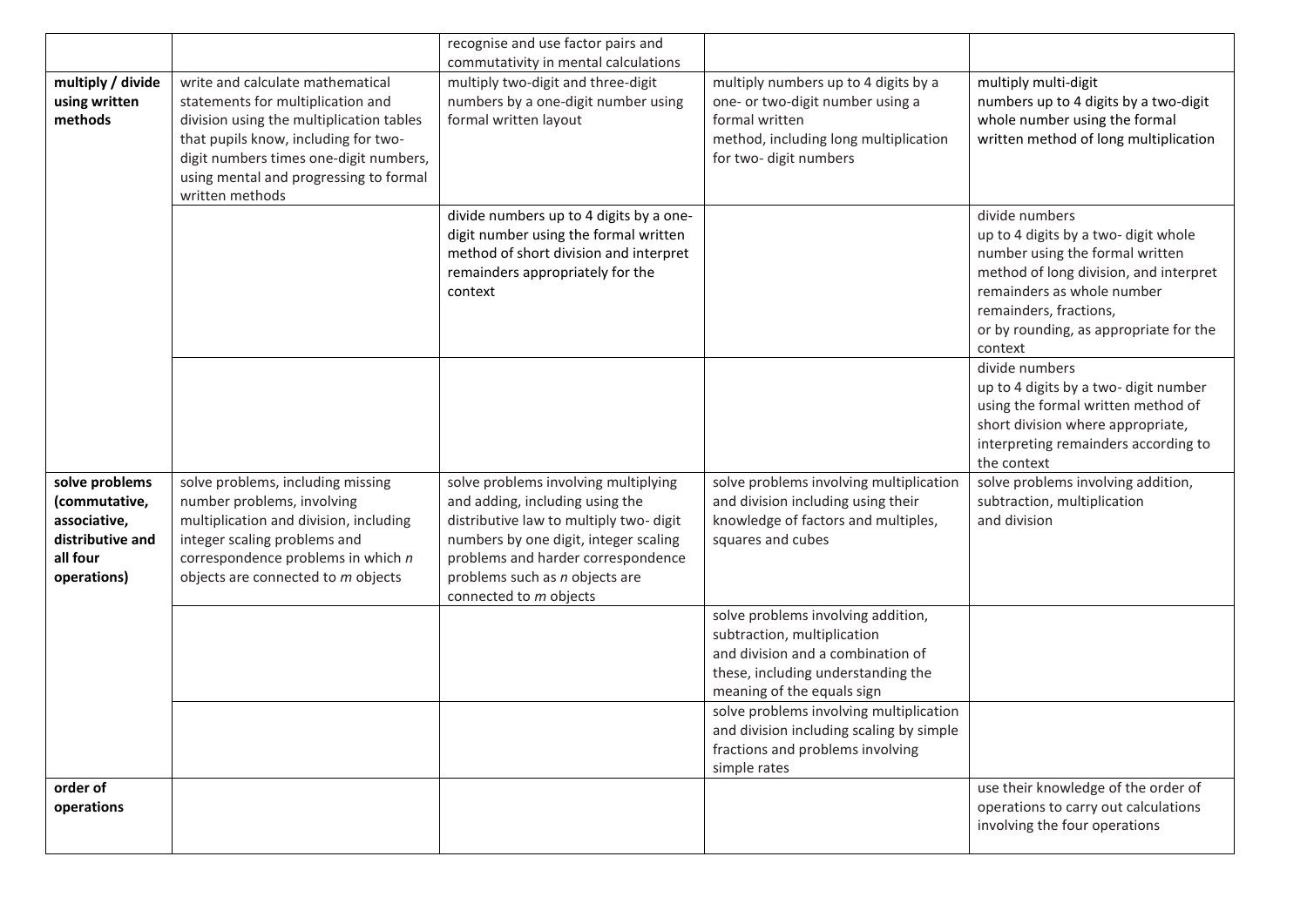|                                                          | <b>Fractions, decimals and percentages</b>                                                                                                                                                                                                                                                                                                                                                                                            |                                                                                                                                           |                                                                                                                                                                                                                                                                                                                                                                                   |                                                                                                                                                                                                                                          |
|----------------------------------------------------------|---------------------------------------------------------------------------------------------------------------------------------------------------------------------------------------------------------------------------------------------------------------------------------------------------------------------------------------------------------------------------------------------------------------------------------------|-------------------------------------------------------------------------------------------------------------------------------------------|-----------------------------------------------------------------------------------------------------------------------------------------------------------------------------------------------------------------------------------------------------------------------------------------------------------------------------------------------------------------------------------|------------------------------------------------------------------------------------------------------------------------------------------------------------------------------------------------------------------------------------------|
| recognise, find,<br>write, name and<br>count fractions   | count up and down in tenths; recognise<br>that tenths arise from dividing an<br>object into 10 equal parts and in<br>dividing<br>one-digit numbers or quantities by 10<br>recognise, find and write fractions of a<br>discrete set of objects: unit fractions<br>and non-unit fractions with small<br>denominators<br>recognise and use<br>fractions as numbers: unit fractions<br>and non- unit fractions with small<br>denominators | count up and down in hundredths;<br>recognise that hundredths arise when<br>dividing an object by a hundred and<br>dividing tenths by ten | recognise the per<br>cent symbol (%) and understand that<br>per cent relates to 'number of parts<br>per hundred'; write percentages as a<br>fraction with denominator hundred,                                                                                                                                                                                                    | recall and use<br>equivalences between simple<br>fractions, decimals and percentages,<br>including in different contexts                                                                                                                 |
| equivalent<br>fractions                                  | recognise and show, using diagrams,<br>equivalent fractions with small<br>denominators                                                                                                                                                                                                                                                                                                                                                | recognise and show, using diagrams,<br>families of common equivalent<br>fractions                                                         | and as a decimal<br>recognise mixed<br>numbers and improper fractions and<br>convert from one form to the other;<br>write mathematical statements >1 as a<br>mixed number<br>e.g. $\frac{2}{5} + \frac{4}{5} = \frac{6}{5} = 1\frac{1}{5}$<br>identify name and write equivalent<br>fractions<br>of a given fraction, represented<br>visually, including tenths and<br>hundredths | use common factors to simplify<br>fractions; use common multiples to<br>express fractions in the same<br>denomination                                                                                                                    |
| comparing and<br>ordering<br>fractions<br>add / subtract | compare and order unit fractions and<br>fractions with the same denominators<br>add and subtract                                                                                                                                                                                                                                                                                                                                      | add and subtract                                                                                                                          | compare and order fractions whose<br>denominators are all multiples of the<br>same number<br>add and subtract                                                                                                                                                                                                                                                                     | compare and order fractions, including<br>fractions >1<br>add and subtract                                                                                                                                                               |
| fractions                                                | fractions with the same denominator<br>within one whole<br>e.g. $\frac{5}{7} + \frac{1}{7} = \frac{6}{7}$                                                                                                                                                                                                                                                                                                                             | fractions with the same denominator                                                                                                       | fractions with the same denominator<br>and denominators that<br>are multiples of the same number                                                                                                                                                                                                                                                                                  | fractions with different denominators<br>and mixed numbers,<br>using the concept of equivalent<br>fractions                                                                                                                              |
| multiply / divide<br>fractions                           |                                                                                                                                                                                                                                                                                                                                                                                                                                       |                                                                                                                                           | multiply proper fractions and mixed<br>numbers<br>by whole numbers, supported by<br>materials and diagrams                                                                                                                                                                                                                                                                        | multiply simple pairs of proper<br>fractions, writing the answer in its<br>simplest form<br>e.g. $\frac{1}{4}$ x $\frac{1}{2}$ = $\frac{1}{8}$<br>divide proper fractions by whole<br>numbers<br>e.g. $\frac{1}{2} \div 2 = \frac{1}{6}$ |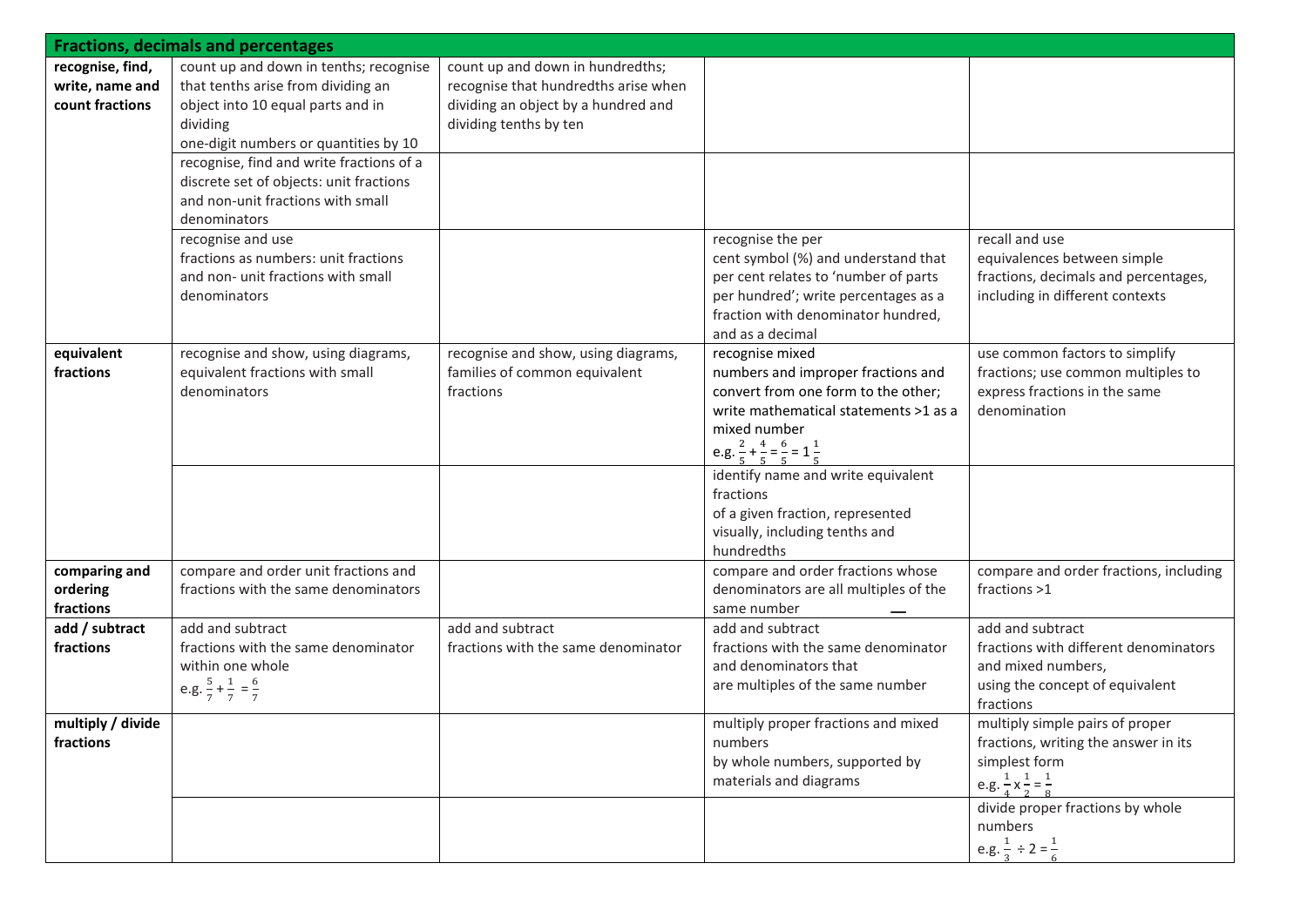| fractions /       |                     | recognise and write                                       | read and write decimal numbers as                              | associate a fraction                                       |
|-------------------|---------------------|-----------------------------------------------------------|----------------------------------------------------------------|------------------------------------------------------------|
| decimals          |                     | decimal equivalents                                       | fractions [e.g. 0.71 = $\frac{71}{100}$ ]                      | with division to calculate decimal                         |
| equivalence       |                     | to $\frac{1}{4}$ , $\frac{1}{2}$ , $\frac{3}{4}$          |                                                                | fraction equivalents                                       |
|                   |                     |                                                           |                                                                | e.g. 0.375 for a simple fraction $\frac{3}{6}$             |
|                   |                     | recognise and write                                       | recognise and use                                              |                                                            |
|                   |                     | decimal equivalents of any number of                      | thousandths and relate them to                                 |                                                            |
|                   |                     | tenths or hundredths                                      | tenths, hundredths and decimal                                 |                                                            |
|                   |                     |                                                           | equivalents                                                    |                                                            |
| rounding          |                     | round decimals with one decimal place                     | round decimals with two decimal                                |                                                            |
| decimals          |                     | to the nearest whole number                               | places to the nearest whole number<br>and to one decimal place |                                                            |
| compare and       |                     | compare numbers with the same                             | read, write, order                                             |                                                            |
| order decimals    |                     | number of decimal places up to two                        | and compare numbers with up to                                 |                                                            |
|                   |                     | decimal places                                            | three decimal places                                           |                                                            |
| multiply / divide |                     | find the effect of dividing a one- or                     |                                                                | identify the value of each digit to three                  |
| decimals          |                     | two-digit number by 10 and 100,                           |                                                                | decimal places and multiply and divide                     |
|                   |                     | identifying the value of the digits in the                |                                                                | numbers by 10, 100 and 1,000 giving                        |
|                   |                     | answer as ones, tenths and                                |                                                                | answers up to three decimal places                         |
|                   |                     | hundredths                                                |                                                                |                                                            |
|                   |                     |                                                           |                                                                | multiply one-digit                                         |
|                   |                     |                                                           |                                                                | numbers with up to two- decimal<br>places by whole numbers |
|                   |                     |                                                           |                                                                | use written division                                       |
|                   |                     |                                                           |                                                                | methods in cases where the answer                          |
|                   |                     |                                                           |                                                                | has up to two-decimal places                               |
| solve problems    | solve problems that | solve problems involving increasingly                     | solve problems involving numbers up                            | solve problems which require answers                       |
| with fractions    | involve 3F1-3F4     | harder fractions to calculate quantities                  | to three decimal places                                        | to be rounded to specified degrees of                      |
| and decimals      |                     | and fractions to divide quantities,                       |                                                                | accuracy                                                   |
|                   |                     | including non-unit fractions where the                    |                                                                |                                                            |
|                   |                     | answer is a whole number                                  |                                                                |                                                            |
|                   |                     | solve simple measure                                      |                                                                |                                                            |
|                   |                     | and money problems involving<br>fractions and decimals to |                                                                |                                                            |
|                   |                     | two decimal places                                        |                                                                |                                                            |
| fractions /       |                     |                                                           | recognise the per                                              | recall and use                                             |
| decimal /         |                     |                                                           | cent symbol (%) and understand that                            | equivalences between simple                                |
| percentage        |                     |                                                           | per cent relates to 'number of parts                           | fractions, decimals and percentages,                       |
| equivalence       |                     |                                                           | per hundred'; write percentages as a                           | including in different contexts                            |
|                   |                     |                                                           | fraction with denominator hundred,                             |                                                            |
|                   |                     |                                                           | and as a decimal                                               |                                                            |
| solve problems    |                     |                                                           | solve problems that                                            |                                                            |
| with              |                     |                                                           | require knowing percentage and                                 |                                                            |
| percentages       |                     |                                                           |                                                                |                                                            |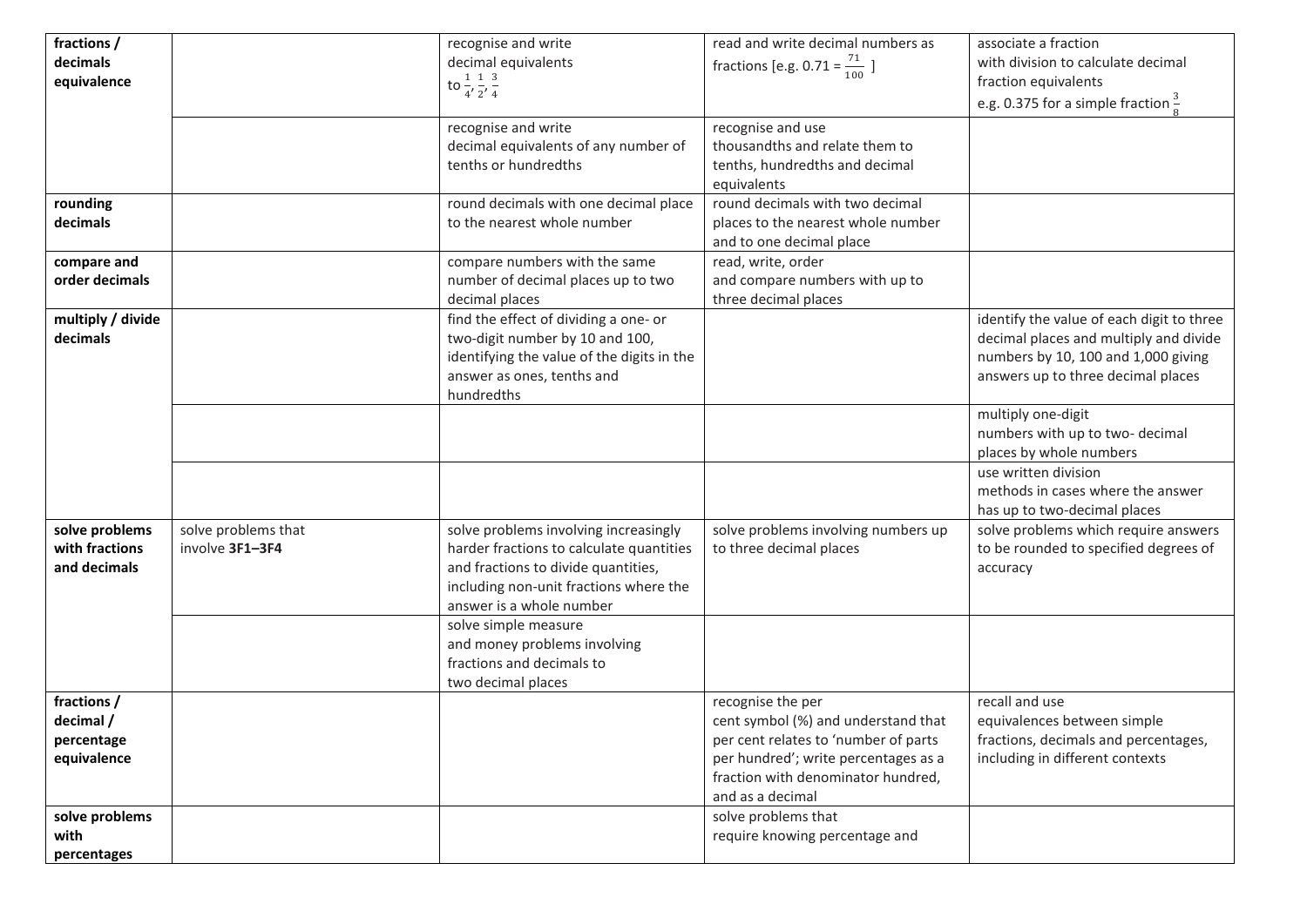|                             |  | decimal equivalents of $\frac{1}{2}$ , $\frac{1}{4}$ , $\frac{1}{5}$ , $\frac{2}{5}$ , $\frac{4}{5}$ |                                        |
|-----------------------------|--|------------------------------------------------------------------------------------------------------|----------------------------------------|
|                             |  | those fractions with                                                                                 |                                        |
|                             |  | a denominator of a multiple of 10 or                                                                 |                                        |
|                             |  | 25                                                                                                   |                                        |
|                             |  |                                                                                                      |                                        |
| <b>Ratio and proportion</b> |  |                                                                                                      |                                        |
| relative sizes,             |  |                                                                                                      | solve problems involving the relative  |
| similarity                  |  |                                                                                                      | sizes of                               |
|                             |  |                                                                                                      | two quantities, where missing values   |
|                             |  |                                                                                                      | can be found by using integer          |
|                             |  |                                                                                                      | multiplication and division facts      |
| use of                      |  |                                                                                                      | solve problems                         |
| percentages for             |  |                                                                                                      | involving the calculation of           |
| comparison                  |  |                                                                                                      | percentages                            |
|                             |  |                                                                                                      | [e.g. of measures such as 15% of 360]  |
|                             |  |                                                                                                      | and the use of percentages             |
|                             |  |                                                                                                      | for comparison                         |
| scale factors               |  |                                                                                                      | solve problem involving similar shapes |
|                             |  |                                                                                                      | where the scale factor is known or can |
|                             |  |                                                                                                      | be found                               |
| unequal sharing             |  |                                                                                                      | solve problems involving unequal       |
| and grouping                |  |                                                                                                      | sharing                                |
|                             |  |                                                                                                      | and grouping using knowledge of        |
|                             |  |                                                                                                      | fractions and multiples                |
| <b>Algebra</b>              |  |                                                                                                      |                                        |
| missing number              |  |                                                                                                      | express missing number problems        |
| problems                    |  |                                                                                                      | algebraically                          |
| expressed in                |  |                                                                                                      |                                        |
| algebra                     |  |                                                                                                      |                                        |
| simple formulae             |  |                                                                                                      | use simple formulae                    |
| expressed in                |  |                                                                                                      |                                        |
| words                       |  |                                                                                                      |                                        |
|                             |  |                                                                                                      |                                        |
| generate and                |  |                                                                                                      | generate and describe linear number    |
| describe linear             |  |                                                                                                      | sequences                              |
| number                      |  |                                                                                                      |                                        |
| sequences                   |  |                                                                                                      |                                        |
|                             |  |                                                                                                      |                                        |
| number                      |  |                                                                                                      | find pairs of numbers that satisfy an  |
| sentences                   |  |                                                                                                      | equation with two unknowns             |
| involving two               |  |                                                                                                      |                                        |
| unknowns                    |  |                                                                                                      |                                        |
|                             |  |                                                                                                      |                                        |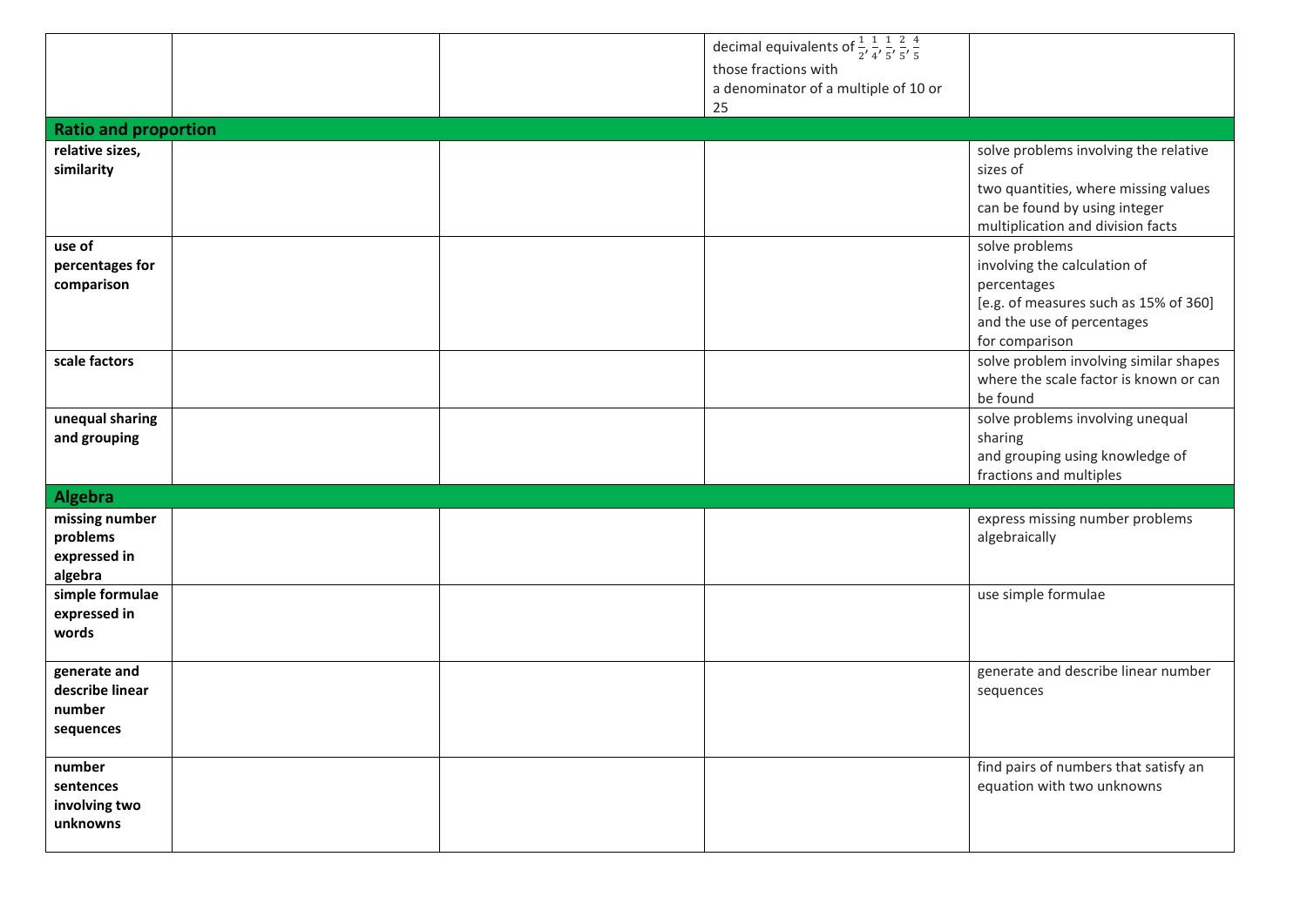| enumerate all<br>possibilities of |                                                                               |                                                  |                                     | enumerate possibilities of<br>combinations of |
|-----------------------------------|-------------------------------------------------------------------------------|--------------------------------------------------|-------------------------------------|-----------------------------------------------|
| combinations of                   |                                                                               |                                                  |                                     | two variables                                 |
| two variables                     |                                                                               |                                                  |                                     |                                               |
|                                   |                                                                               |                                                  |                                     |                                               |
| <b>Measurement</b>                |                                                                               |                                                  |                                     |                                               |
|                                   | compare lengths                                                               | compare different                                |                                     |                                               |
| compare,<br>describe and          | (m / cm / mm)                                                                 | measures, including money in pounds<br>and pence |                                     |                                               |
| order measures                    | compare mass (kg / g)                                                         |                                                  |                                     |                                               |
|                                   | compare                                                                       |                                                  |                                     |                                               |
|                                   | volume / capacity (I / ml)                                                    |                                                  |                                     |                                               |
| estimate,                         | measure lengths                                                               | estimate different                               |                                     |                                               |
| measure and                       | (m / cm / mm)                                                                 | measures, including money in pounds              |                                     |                                               |
| read scales                       |                                                                               | and pence                                        |                                     |                                               |
|                                   | measure mass ( $kg/g$ )<br>measure volume /                                   |                                                  |                                     |                                               |
|                                   | capacity (I / ml)                                                             |                                                  |                                     |                                               |
|                                   |                                                                               |                                                  |                                     |                                               |
| telling time,                     | tell and write the time from an                                               | read, write and                                  |                                     |                                               |
| ordering time,                    | analogue clock; 12-hour clocks                                                | convert time between analogue and                |                                     |                                               |
| duration and<br>units of time     | tell and write the time from an                                               | digital 12-hour clocks<br>read, write and        |                                     |                                               |
|                                   | analogue clock; 24-hour clocks                                                | convert time between analogue and                |                                     |                                               |
|                                   |                                                                               | digital 24-hour clocks                           |                                     |                                               |
|                                   | tell and write the time from an                                               | solve problems involving converting              | solve problems involving converting |                                               |
|                                   | analogue clock, including using Roman                                         | from hours to minutes; minutes                   | between units of time               |                                               |
|                                   | numerals from I to XII                                                        | to seconds; years to months; weeks to            |                                     |                                               |
|                                   | estimate and read time with increasing                                        | days                                             |                                     |                                               |
|                                   | accuracy to the nearest minute; record                                        |                                                  |                                     |                                               |
|                                   | and compare time in terms of seconds,                                         |                                                  |                                     |                                               |
|                                   | minutes and hours;                                                            |                                                  |                                     |                                               |
|                                   | use vocabulary such as o'clock / a.m. /<br>p.m., morning, afternoon, noon and |                                                  |                                     |                                               |
|                                   | midnight                                                                      |                                                  |                                     |                                               |
|                                   | know the number                                                               |                                                  |                                     |                                               |
|                                   | of seconds in a minute and the number                                         |                                                  |                                     |                                               |
|                                   | of days in each month, year and leap                                          |                                                  |                                     |                                               |
|                                   | year                                                                          |                                                  |                                     |                                               |
|                                   | compare durations<br>of events, [e.g.                                         |                                                  |                                     |                                               |
|                                   | to calculate the time taken by                                                |                                                  |                                     |                                               |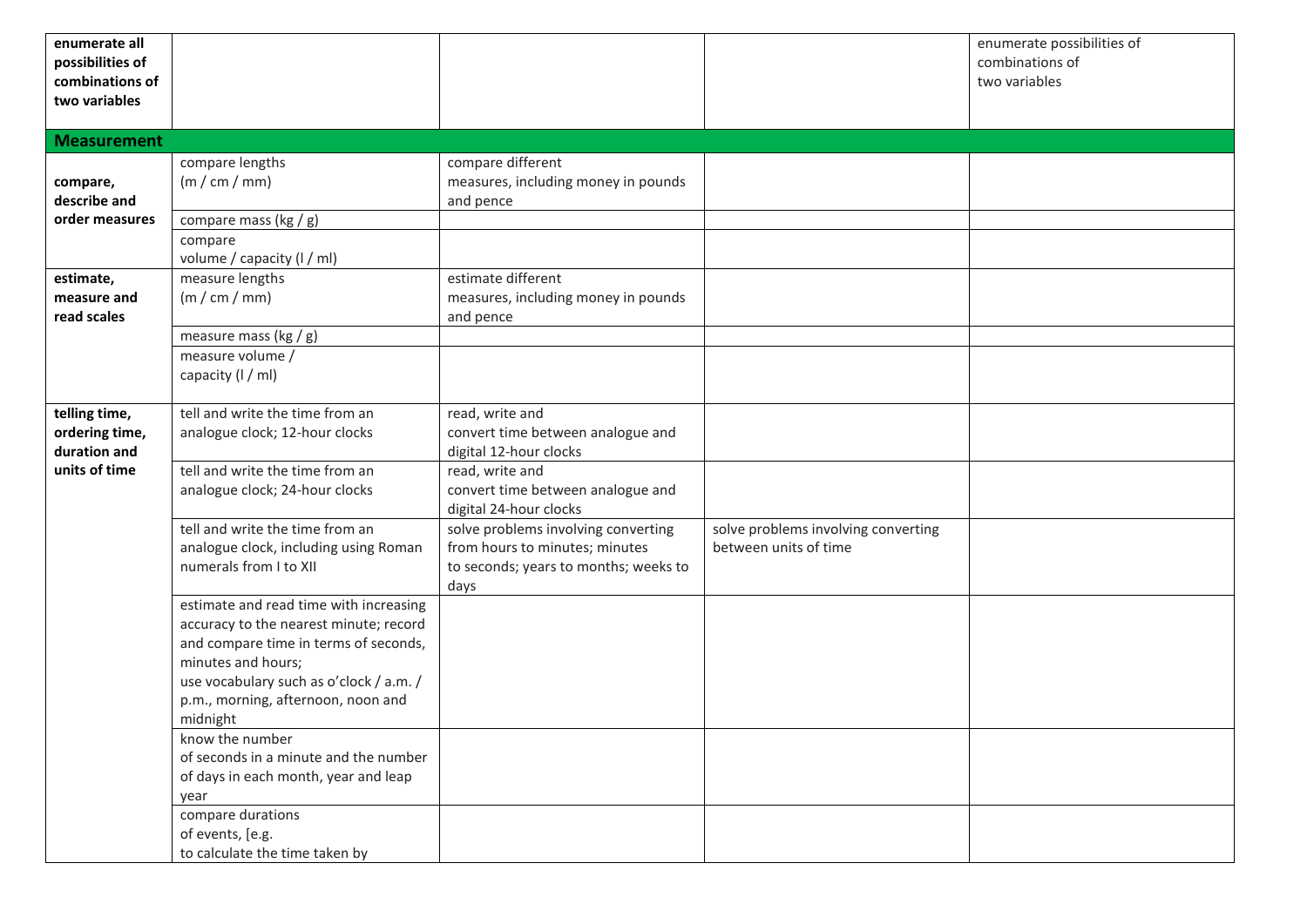|                                                                                             | particular events or tasks]                                                                                                                                    |                                                                                                                 |                                                                                                                                                                                                                                          |                                                                                                                                                                                                                                                             |
|---------------------------------------------------------------------------------------------|----------------------------------------------------------------------------------------------------------------------------------------------------------------|-----------------------------------------------------------------------------------------------------------------|------------------------------------------------------------------------------------------------------------------------------------------------------------------------------------------------------------------------------------------|-------------------------------------------------------------------------------------------------------------------------------------------------------------------------------------------------------------------------------------------------------------|
| convert<br>between metric<br>units                                                          |                                                                                                                                                                | convert between<br>different units of measurement [e.g.<br>kilometre to metre; hour to minute]                  | convert between<br>different units of metric measure [e.g.<br>kilometre and metre; centimetre and<br>metre; centimetre and millimetre;<br>gram and kilogram; litre<br>and millilitre]                                                    | use, read, write<br>and convert between standard units,<br>converting<br>measurements of length, mass,<br>volume and time from a smaller unit of<br>measure to a larger unit, and vice<br>versa, using decimal notation of<br>up to three decimal places    |
| convert metric /<br>imperial                                                                |                                                                                                                                                                |                                                                                                                 | understand and<br>use approximate equivalences<br>between metric units and common<br>imperial units such as inches,<br>pounds and pints                                                                                                  | convert between<br>miles and kilometres                                                                                                                                                                                                                     |
| perimeter, area                                                                             | measure the perimeter of simple 2-D<br>shapes                                                                                                                  | measure and calculate the perimeter<br>of a rectilinear figure (including<br>squares) in centimetres and metres | measure and calculate the perimeter<br>of composite rectilinear shapes in<br>centimetres and metres                                                                                                                                      | recognise that shapes with the same<br>areas can have different perimeters<br>and<br>vice versa                                                                                                                                                             |
|                                                                                             |                                                                                                                                                                | find the area of<br>rectilinear shapes by counting squares                                                      | calculate and compare the area of<br>rectangles (including squares), and<br>including using standard units, square<br>centimetres (cm <sup>2</sup> ) and square metres<br>(m <sup>2</sup> ) and estimate the area of irregular<br>shapes | calculate the area<br>of parallelograms and triangles                                                                                                                                                                                                       |
|                                                                                             |                                                                                                                                                                |                                                                                                                 |                                                                                                                                                                                                                                          | recognise when it is<br>possible to use the formulae for the<br>area of shapes                                                                                                                                                                              |
| volume                                                                                      |                                                                                                                                                                |                                                                                                                 | estimate volume<br>[e.g. using 1 cm <sup>,</sup> blocks to build cuboids<br>(including cubes)] and capacity [e.g.<br>using water]                                                                                                        | calculate, estimate and compare<br>volume of cubes and cuboids using<br>standard units, including centimetre<br>cubed (cm <sup>3</sup> ) and cubic metres (m <sup>3</sup> ), and<br>extending to<br>other units [e.g. mm <sup>3</sup> and km <sup>3</sup> ] |
|                                                                                             |                                                                                                                                                                |                                                                                                                 |                                                                                                                                                                                                                                          | recognise when it is<br>possible to use the formulae for the<br>volume of shapes                                                                                                                                                                            |
| solve problems<br>(a, money; b,<br>length; c, mass /<br>weight; d,<br>capacity /<br>volume) | add and subtract<br>amounts of money to give change,<br>using both pounds $(E)$ and pence $(p)$ in<br>practical contexts<br>add and subtract lengths (m / cm / | calculate different<br>measures, including money in pounds<br>and pence                                         | use all four operations to solve<br>problems involving measures [money]<br>using decimal notation, including<br>scaling<br>use all four operations to solve                                                                              | solve problems<br>involving the calculation and<br>conversion of<br>units of measure, using decimal<br>notation up to three decimal places<br>where appropriate                                                                                             |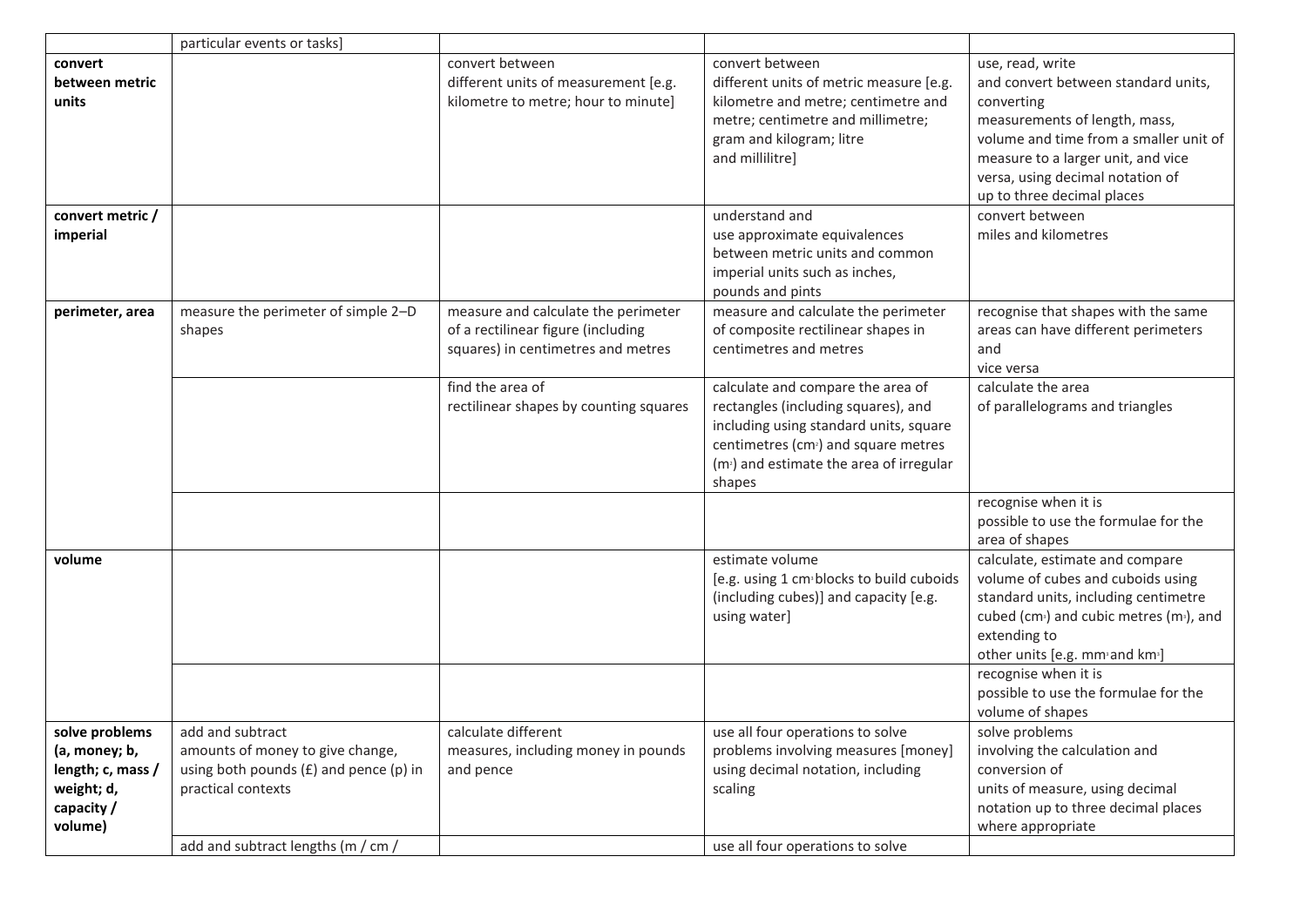|                   | mm)                                             |                                         | problems involving measure [e.g.<br>length]     |                                       |
|-------------------|-------------------------------------------------|-----------------------------------------|-------------------------------------------------|---------------------------------------|
|                   |                                                 |                                         | using decimal notation, including               |                                       |
|                   |                                                 |                                         | scaling                                         |                                       |
|                   | add and subtract mass ( $kg/g$ )                |                                         | use all four operations to solve                |                                       |
|                   |                                                 |                                         | problems involving measure [e.g.                |                                       |
|                   |                                                 |                                         | mass] using decimal notation,                   |                                       |
|                   |                                                 |                                         | including scaling                               |                                       |
|                   | add and subtract                                |                                         | use all four operations to solve                |                                       |
|                   | volume / capacity (I / ml)                      |                                         | problems involving measure [e.g.                |                                       |
|                   |                                                 |                                         | volume] using decimal notation,                 |                                       |
|                   |                                                 |                                         | including scaling                               |                                       |
|                   | Geometry - properties of shapes                 |                                         |                                                 |                                       |
|                   | identify horizontal,                            | compare and classify geometric          | use the properties of                           | compare and classify geometric shapes |
| describe          | vertical lines and pairs of perpendicular       | shapes, including quadrilaterals and    | rectangles to deduce related facts and          | based on their properties             |
| properties and    | and parallel lines                              | triangles based on their properties and | find missing lengths                            | and sizes                             |
| classify shapes   |                                                 | sizes<br>identify lines of              | and angles<br>distinguish between               | describe simple                       |
|                   |                                                 | symmetry in 2-D shapes presented in     | regular and irregular polygons based            | 3-D shapes                            |
|                   |                                                 | different orientations                  | on reasoning about equal sides and              |                                       |
|                   |                                                 |                                         | angles                                          |                                       |
|                   |                                                 | complete a simple                       |                                                 |                                       |
|                   |                                                 | symmetric figure with respect to a      |                                                 |                                       |
|                   |                                                 | specific line of symmetry               |                                                 |                                       |
| draw and make     | draw 2-D shapes                                 |                                         |                                                 | draw 2-D shapes                       |
| shapes and        |                                                 |                                         |                                                 | using given dimensions and angles     |
| relate 2-D to 3-D | make 3-D shapes using modelling                 |                                         | identify 3-D shapes                             | recognise and build                   |
| shapes            | materials; recognise 3-D shapes in              |                                         | including cubes and other cuboids,              | simple 3-D shapes, including making   |
| (including nets)  | different orientations and describe             |                                         | from 2-D representations                        | nets                                  |
| angles $-$        | them<br>recognise that angles are a property of | identify acute and                      | know angles are                                 | find unknown angles in any triangles, |
| measuring and     | shape or a description of a turn                | obtuse angles and compare and order     | measured in degrees: estimate and               | quadrilaterals and regular polygons   |
| properties        |                                                 | angles up to two right angles by size   | compare acute, obtuse and reflex                |                                       |
|                   |                                                 |                                         | angles                                          |                                       |
|                   | identify right angles,                          |                                         | identify:                                       | recognise angles where they meet at a |
|                   | recognise that two right angles make a          |                                         | • angles at a point and one whole               | point, are on a straight line, or are |
|                   | half-turn, three make three quarters of         |                                         | turn (total 360°)                               | vertically opposite, and find missing |
|                   | a turn and four a complete turn;                |                                         | • angles at a point on                          | angles                                |
|                   | identify whether angles are greater             |                                         | a straight line and $\frac{1}{2}$ a turn (total |                                       |
|                   | than or less than a right angle                 |                                         | $180^\circ$ )                                   |                                       |
|                   |                                                 |                                         | • other multiples of 90°                        |                                       |
|                   |                                                 |                                         | draw given angles                               |                                       |